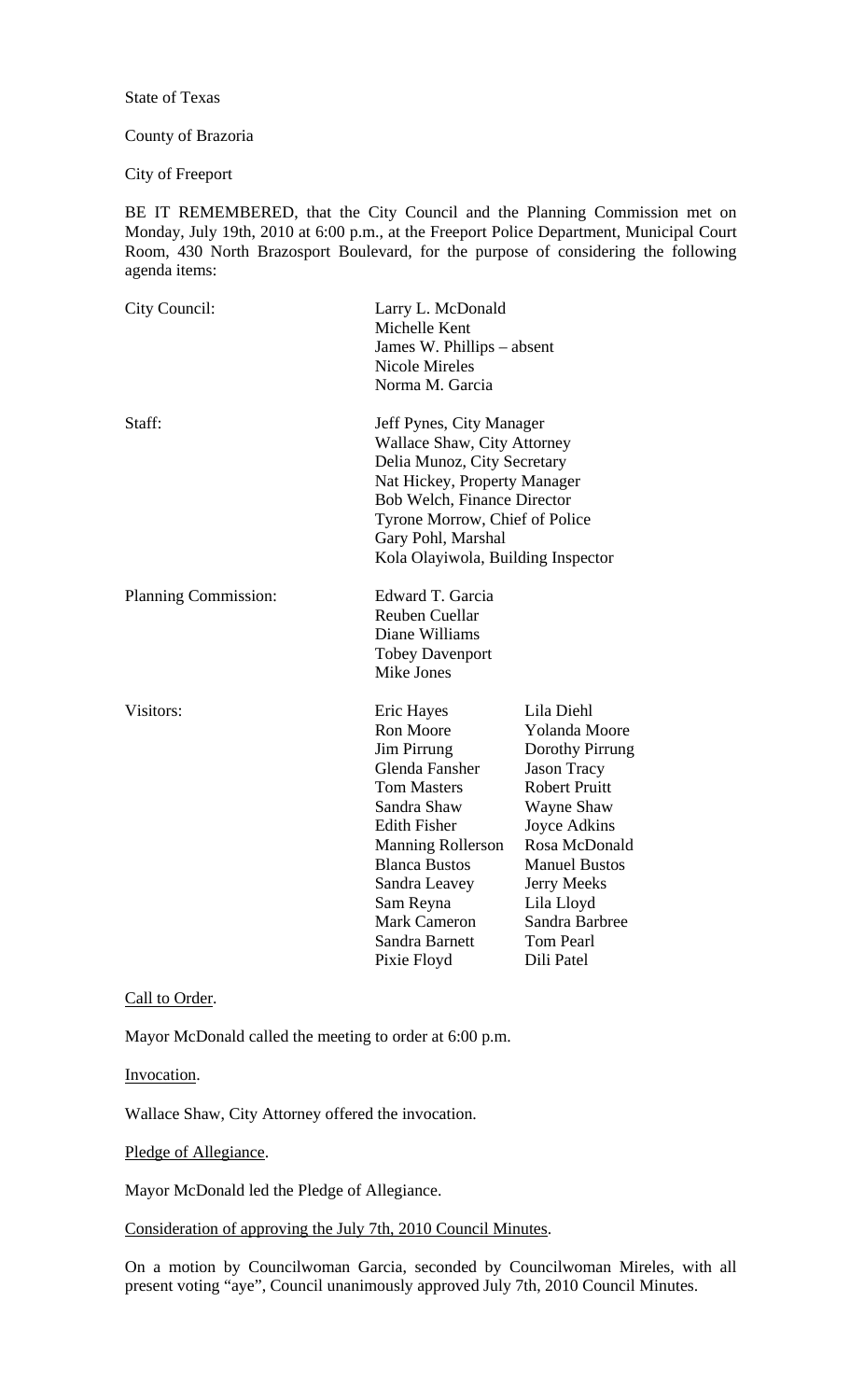Attending citizens and their business.

Robert Pruett, born and raised in Brazoria County, a retired Police Chief from Galena Park introduced himself to Mayor and Council as a candidate for District 14 U.S. Congress. He asked Council to remember him in the November elections.

Missionaries Ron and Yolanda Moore of 1617 E. Hwy. 332, complained about the loud noise coming from Pier 30 Bait & Tackle Ice House.

Presentation of the annual financial audit for fiscal year 2008-2009 by Tom Masters of Kennemer-Master, LLC.

Tom Masters Accounts Administrator with Kennemer, Masters & Lunsford, LLC presented summary and recommendations and answered Council's questions of the City's Annual Financial Report for the year ending September 30, 2009.

## Consideration of adopting a new Water Conservation Plan for the City of Freeport.

Jerry Meeks of Veolia Water recommends adopting a new Water Conservation Plan for the City of Freeport. The Water Conservation Plan follows Texas Commission on Environmental Quality (TCEQ) guidelines and requirements, a requirement of the state.

Consideration of approving Ordinance No. 2010- 2252 adopting a Water Conservation Plan for the City of Freeport to promote responsible use of water, and to provide for penalties and/or the disconnection of water service for noncompliance with the provisions of the Water Conservation Plan and amending section 52.03 of the Code of Ordinances of the City to so provide.

On a motion by Councilwoman Garcia, seconded by Councilwoman Mireles, with all present voting "aye", Council unanimously approved Ordinance No. 2010-2252, adopting a Water Conservation Plan for the City of Freeport to promote responsible use of water, and to provide for penalties and/or the disconnection of water service for noncompliance with the provisions of the Water Conservation Plan and amending section 52.03 of the Code of Ordinances of the City to so provide.

Consideration of approving Ordinance No. 2010-2253 pertaining to illegal water connections and/or the Theft of water related to the water supply for the City of Freeport, providing penalties thereof and amending section 52.04 of the Code of Ordinances of the City of Freeport of the City to so provide.

On a motion by Councilwoman Garcia, seconded by Councilwoman Kent, with all present voting "aye", Council unanimously approved Ordinance No. 2010-2253, pertaining to illegal water connections and/or the Theft of water related to the water supply for the City of Freeport, providing penalties thereof and amending section 52.04 of the Code of Ordinances of the City of Freeport of the City to so provide.

### Consideration of approving the advertising and setting a bid date for mowing services for the City of Freeport.

On a motion by Councilwoman Kent, seconded by Councilwoman Mireles, with all present voting "aye", Council unanimously approved August 16th, 2010, as a bid date for mowing services for the City of Freeport.

Consideration of approving and authorizing the Freeport Main Street to use Hotel/Motel funds to advertise and hire bands for the Summertime Blues Festival.

On a motion by Councilwoman Garcia, seconded by Councilwoman Mireles, with all present voting 3 to l, Council approved to table this item for further study. Councilwoman Kent opposed.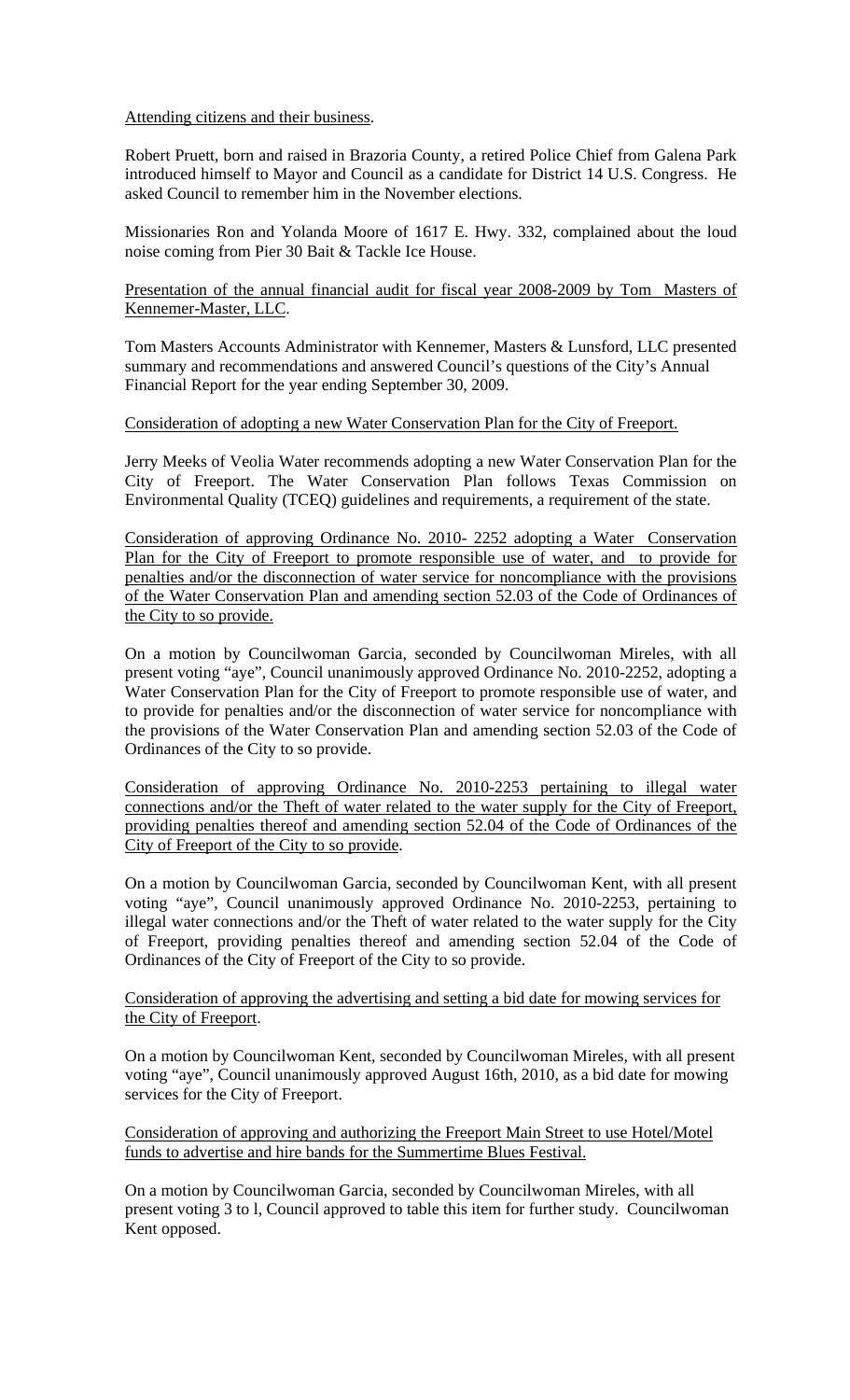# **Joint Public Hearing**:

The City Council and the Planning Commission of said City will conduct a Joint Public hearing to consider a proposed amendment to the Comprehensive Zoning Ordinance and Map of said city, codified as Chapter 155 of the Code of Ordinances of said City, changing the zoning classification of the following described property from its present classification of R-3 Multi –Family Residential to a new classification of C-2 General Commercials:

Lots 65, 65A, 65Al,65A1A 65B, 65C & 518B, Brazos Coast Investment Company Subdivision, Division 14, F. J. Fields Survey, Abstract 62 and A. Calvit League, Abstract 49, Brazoria County, Texas known locally as 1935, 1949. & 2003 Victoria Street.

Their being a quorum with the Planning Commission and City Council, Mayor McDonald opened the Joint Public Hearing at 6:51 p.m.

Diane Williams, Chairperson of the Planning Commission spoke in behalf of the Commission. The present classification of the described property is R-3. All the businesses in the described property are non conforming. The Commission recommends changing the zoning classification from R-3 to C-2, thus bringing all businesses to compliance. There are no homes or apartments on the described property. Certified registered mail was mailed. The City did not receive any opposition to the change. She also requested not to charge the person requesting the rezoning. Rezoning the property to C-2 is for the betterment of the City. Council was in agreement with the new proposal classification of C-2 General Commercial.

There being no further comments or questions, Mayor McDonald closed the Joint Public Hearing at 7:02 p.m.

Consideration of approving Resolution No. 2010-2238 repealing Resolution No. 2010- 2237 and nominating, constituting and appointing another qualified person to the Beautification, Parks and Recreation Committee of the City; providing for the duties of office; and providing for the taking of the Oath of Office required by law.

On a motion by Councilwoman Garcia, seconded by Councilwoman Kent, with all present voting "aye", Council unanimously approved Resolution No. 2010-2238 nominating Michelle Backman to the Beautification, Parks and Recreation Committee of the City of Freeport, providing for the duties of office; and providing for the taking of the Oath of Office required by law.

Consideration of selling the City's interest on Block 52, Lot 10 thru 12, Velasco Townsite , known as 420 S. Ave. G., Tx. Id. 8110-0509-000.

This item was reagendaed.

Consideration of selling the City's interest on Block 25, Lot 9, Freeport Townsite, known as 230 E. 8<sup>th</sup> Street, Tx. Id 4200-0322-000.

On a motion by Councilwoman Garcia, seconded by Councilwoman Mireles, with all present voting 2 to 2, Council's motion failed to sell the City's interest on Block 25, Lot 9, Freeport Townsite, known as 230 E. 8th, Tx. Id 4200-0322-000. Mayor McDonald and Councilwoman Kent opposed.

Consideration of selling the City's interest on Block 7, Lot 15, Freeport Townsite, known as 514 E. 8th Street, Tx. Id 4200-0129-000.

On a motion by Councilwoman Garcia, to sell the City's interest on Block 7, Lot 15, Freeport Townsite, known as 514 E. 8th Street, Tx. Id. 4200-0129-000. Motion died due to lack of second.

On a motion by Councilwoman Kent, seconded by Mayor McDonald, with all present voting "aye", Council unanimously declined selling the City's interest on Block 7, Lot 15, Freeport Townsite, known as 514 E. 8th Street, Tx. Id 4200-0129-000.